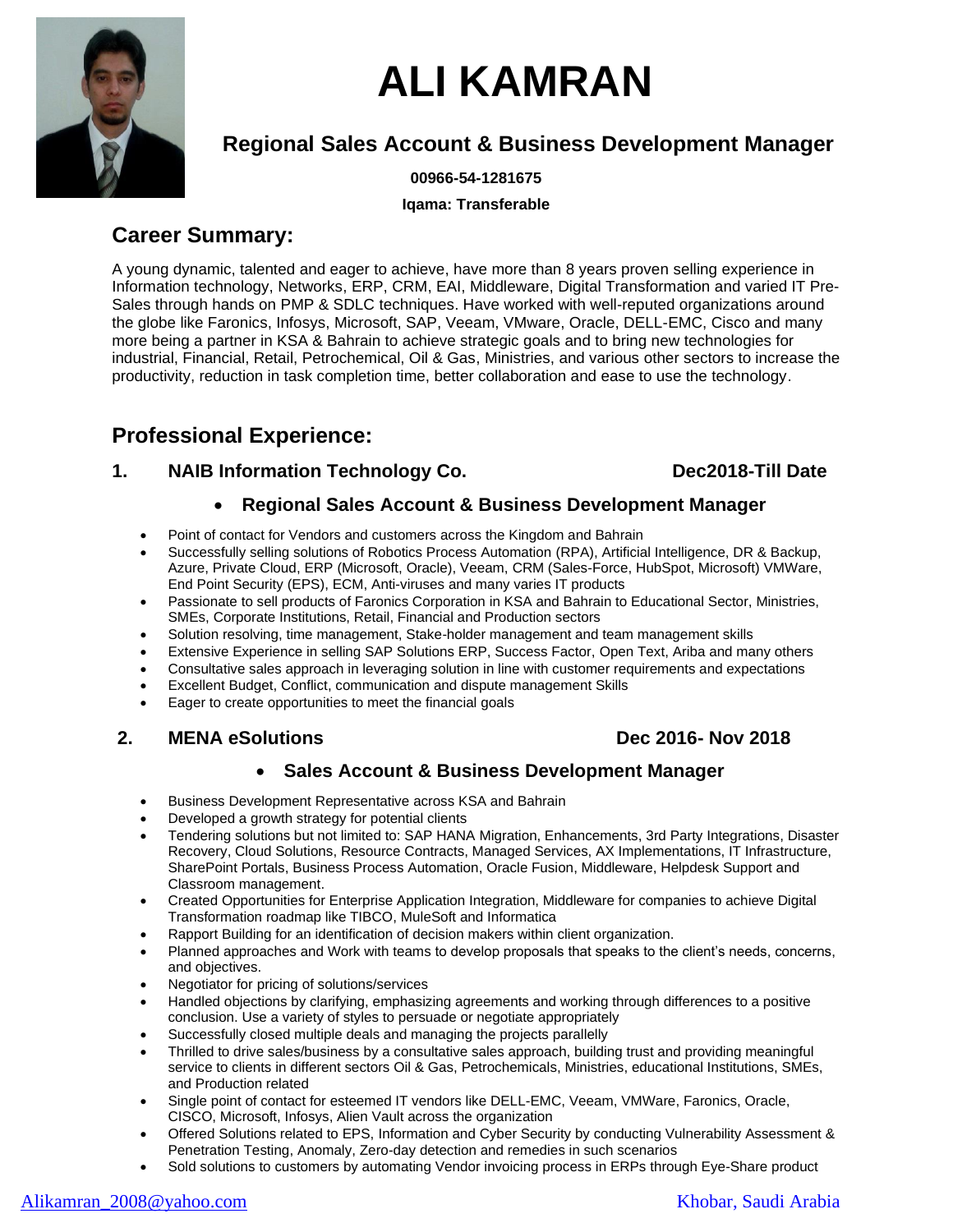#### **3. Naizak Global Engineering Systems Jun 2013 –Dec 2016**

#### • **Technical Consultant**

- Successfully implemented Assima Training Suite to Saudi Aramco & JHAH
- Trained the attendees of JHAH on ISpring (Assessment software) of which results could have been uploaded on LMS (Vimago Server)
- Integration of App-listener with Vimago Server through ATS
- Designed story-boarding for various scenarios
- Created scenarios for multiple paths of training depending upon choices made during training
- Collected the data from SAP ERP for training material
- Created user groups based upon roles in their department(JHAH)
- Worked as technical and channel accounts Sales responsible for Faronics product
- Have worked in diverse Industries including Oil & Gas, Ministries of KSA, Universities, Technical Colleges, Enterprise organizations, small and medium businesses by selling solutions and working with technical teams
- Successfully implemented Deep Freeze Enterprise with LDAP/ Active directory, security policies, managing updates and maintenance schedule for various clients like KAU, Majmaah University, TVTC, KSU and MOI
- Provided technical support and clarifications to customers across the Kingdom
- Functional side experience of HRAccess software
- Consultative sales approach for various clients as per their requirements

### • **Project Manager (Resource Contract) & Sales Engineer**

- Worked as Channel Sales Account Manager for Faronics products
- Successfully delivered the Resources contract (SAP, IT, LIMS, PIMS) with Petro-Rabigh
- Delivered Qualified resources from time to time to deliver the Phase2 project
- Resources categories were SAP, IT, Non-IT, LIMS, PIMS, Contract Advisors, and many more
- Hired resources from India, Pakistan, Saudia, UAE, UK and Singapore
- Handled multiple assignments in parallel
- Single point of contact for multiple Vendors and Customer
- Hands on Microsoft Customer Relation Management Modules& Microsoft Dynamics ERP (AXAPTA)
- created multiple opportunities for sales
- Coordinated sales strategy, technical design, project management, commercial input, authorization and formal document production and negotiations
- Excellent time, resource, deadlines management abilities
- Presented multiple solutions for various customers across Kingdom
- Result oriented team player with proven capability to manage sales
- Created Sales and Forecasted sales reports

### • **IT Analyst**

- Successfully installed Access Control Lists, Standard Operating Procedure internally for organization
- Maintained organizational Network, Systems, IT Infrastructure
- Provided technical support and clarifications to customers for L2 Support
- Functional side experience of MS Dynamics AX
- Worked closely with Customers to formulate and document business requirements
- identified, investigated, and analyzed business processes, procedures and work practices
- identified and evaluated inefficiencies and recommending optimal business practices, and system functionality and behavior
- test plans, which ensure acceptable quality and integrity of the system
- creating user and training documentation, and conducting formal training classes
- developing functional specifications for use by system developers
- Prepared presentations for high level scope of multiple projects for IT projects
- Trained End users for MS CRM Solution
- installed a network-based Cisco routers and Switches
- Troubleshooted and fault diagnosis in network configuration
- Installed of DHCP, DNS and Windows Server 2003 & 2008
- Installed call center based VOIP and VPN's
- implemented ACCESS CONTROL LIST

#### [Alikamran\\_2008@yahoo.com](mailto:Alikamran_2008@yahoo.com) Khobar, Saudi Arabia

**4. Agilitron Pvt. Ltd June 2012- April 2013**